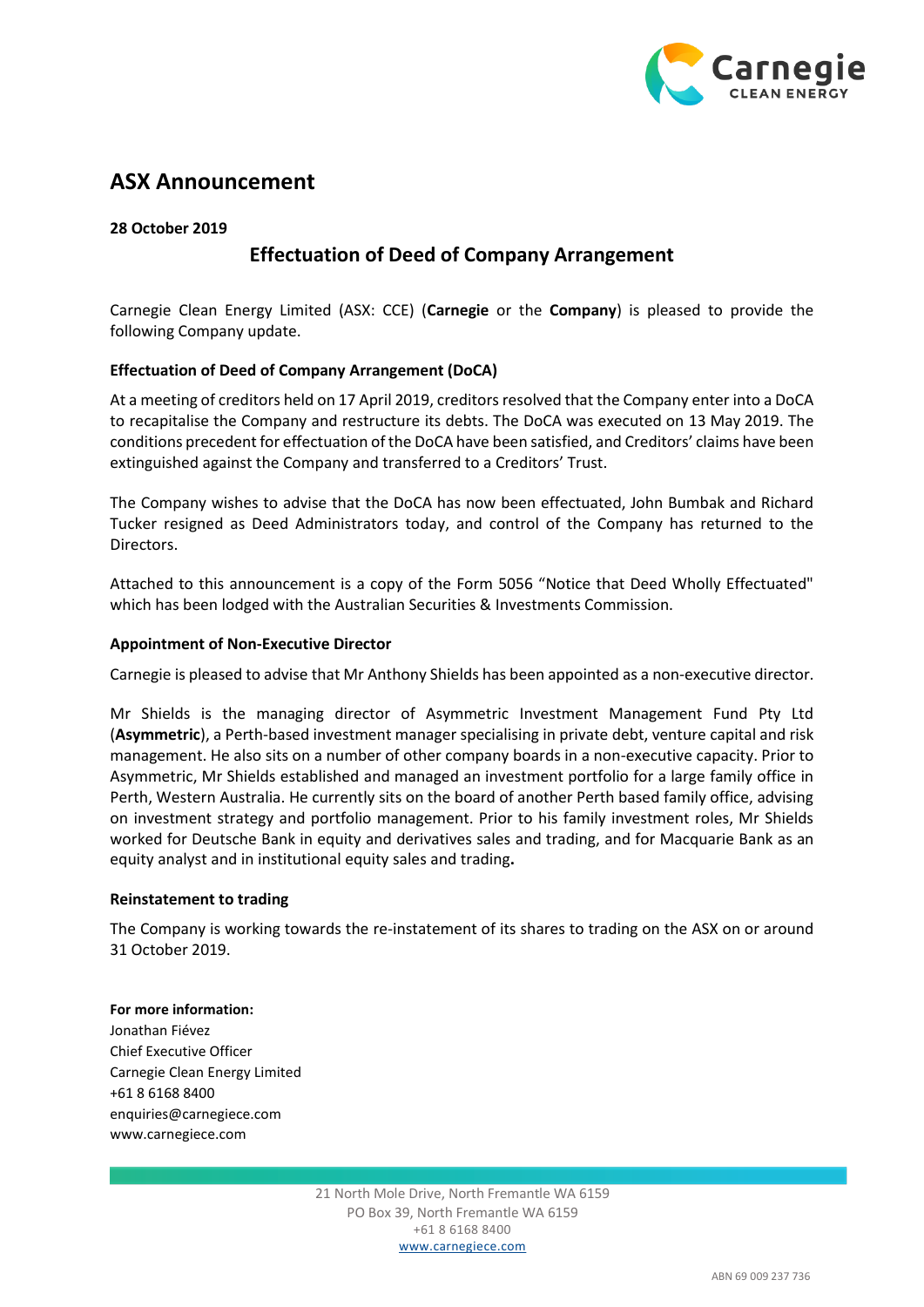Document No. **7EAQ71999**

Lodgement date/time: 28-10-2019 19:23:48 Reference Id: 131765422

#### **Form 5056**

Corporations Act 2001 **s444A(5), 445C(c) & (d), 445FA** Corporations Regulations 2001 **Reg 5.3A.06 & Sch 8A**

# **Notice that deed wholly effectuated**

**Liquidator details**

Registered liquidator number

**422223**

Registered liquidator name

### **JOHN ALLAN BUMBAK**

**Company details**

Company name

### **CARNEGIE CLEAN ENERGY LIMITED**

**ACN** 

**009 237 736**

**Deed wholly effectuated**

Deed of company arrangement was: wholly effectuated by its terms under s445C(c)

Date that deed wholly effectuated or certification made **28-10-2019**

### **Certification**

Deed wholly effectuated on its terms - s445C(c)

I, as the deed administrator of the deed of company arrangement executed on

### **13-05-2019**

certify that the deed is wholly effectuated by circumstances set out in the deed.

**Yes**